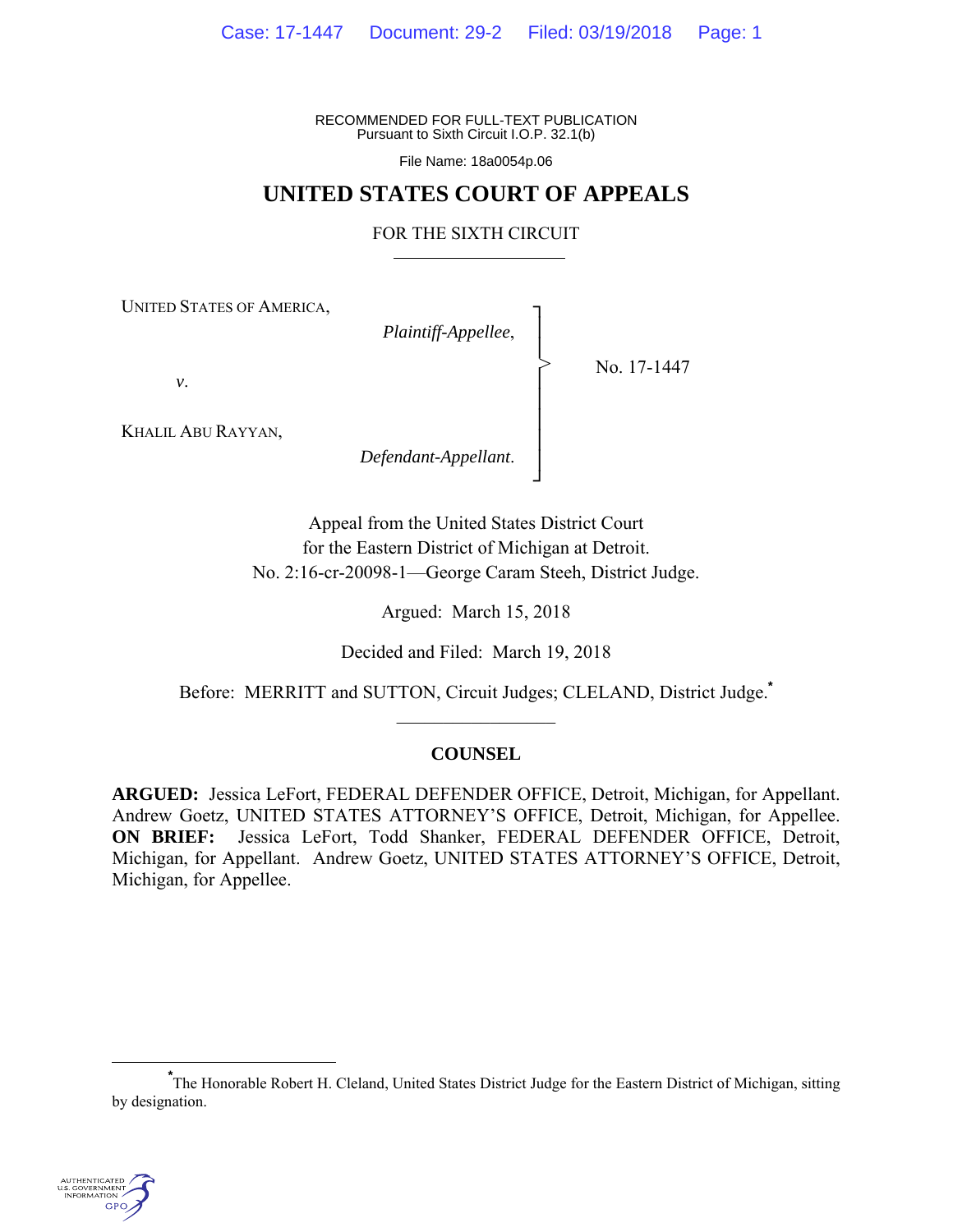### **OPINION**

 $\frac{1}{2}$ 

 $\frac{1}{2}$ 

 SUTTON, Circuit Judge. Khalil Abu Rayyan pleaded guilty to federal gun charges. The Sentencing Guidelines recommended a sentence between 15 and 21 months. The government asked for a sentence of 96 months on the ground (among others) that Rayyan at one point had planned to attack a local church. After a three-day hearing, the district court imposed a sentence of 60 months, all explained in a 33-page opinion. Although Rayyan's challenge to that sentence raises not-inconsequential considerations—a substantial upward variance based in part on uncharged conduct and a defendant's online viewing habits and online communications—Judge Steeh's careful handling of this case does not exceed the discretion that sentencing law delegates to the district courts. We affirm.

I.

 Rayyan had an affinity for the Islamic State (sometimes known as ISIS or ISIL) and showed it by watching online content that glorified its exploits. He watched one video entitled "Kill them wherever you find them" five times, and he called it "the best one yet." R. 107-2 at 2–3. He featured a photo depicting a jihad-inspired execution on his Twitter account. And he requested links to videos depicting Islamic State fighters throwing prisoners from the tops of buildings. Watching them "made [his] day." R. 107-1 at 3.

Over time, his apparent sympathy for Islamic State propaganda ran the risk of inspiring real-world action. On one occasion, Rayyan posted a photo online showing him brandishing a pistol in one hand while making a pro-Islamic State hand gesture with the other.

 The FBI noticed. In May 2015, it began monitoring Rayyan's activities. In October of that year, they noticed that Rayyan had purchased a .22 caliber revolver at a sporting goods store. In doing so, he filled out a federal form declaring that he did not use illegal drugs. Two days later, Detroit police officers pulled him over for speeding. They found the revolver on the floor and marijuana hidden under the dash. Rayyan did not have a concealed pistol license or a medical marijuana card. The officers arrested him. He admitted that he had smoked marijuana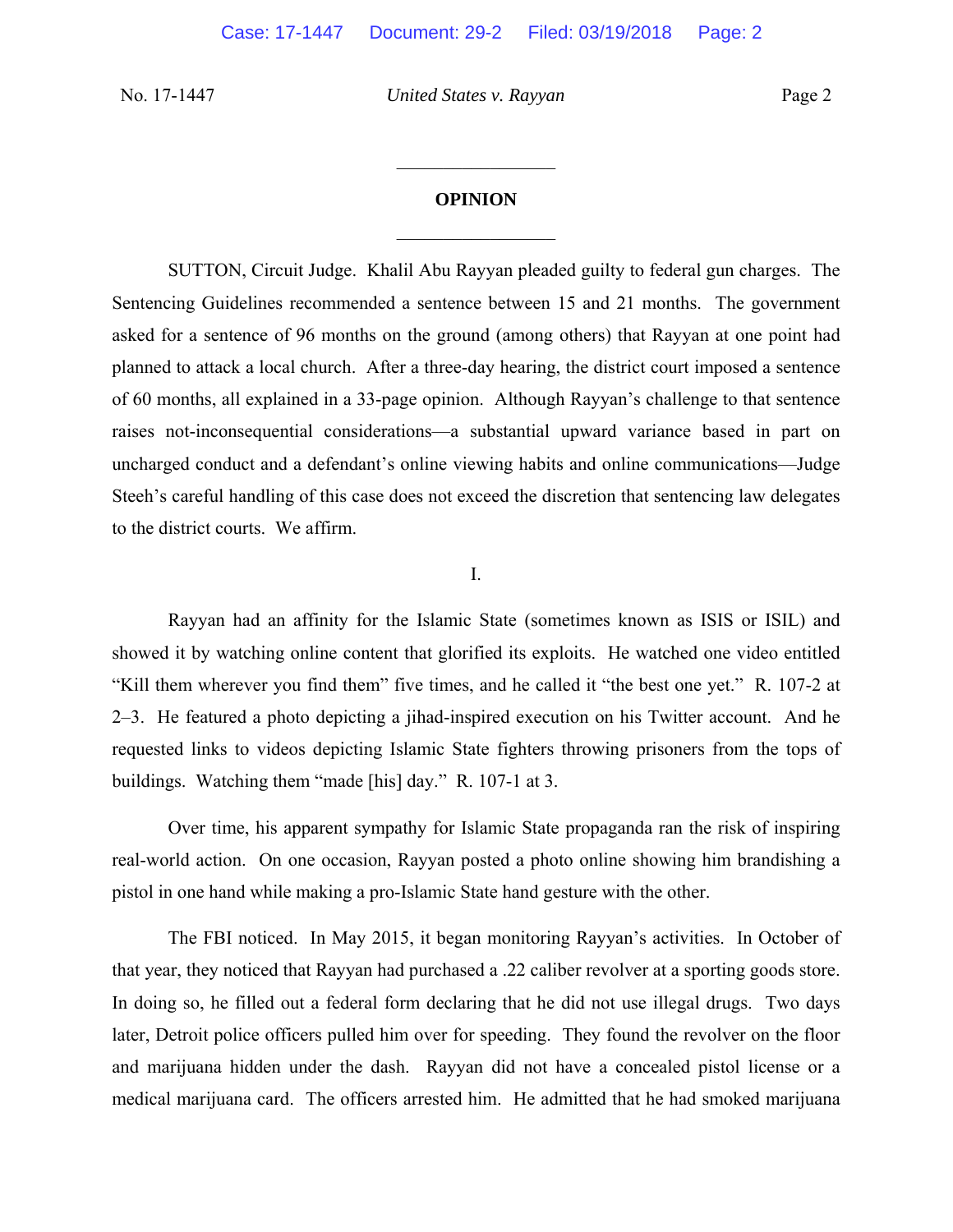regularly for years. After the arrest, he bought a new cell phone and downloaded more Islamic State propaganda.

Rayyan tried to buy another firearm a month later. Again he declared he was not a habitual drug user when filling out the federal form. This time, the store would not sell him the gun due to his previous arrest. Unable to buy a gun, Rayyan and a friend went to a firing range, rented an AR-15 and an AK-47, and used them both at the range. Rayyan posted a photo of himself online holding the AK-47 and making a pro-Islamic State hand gesture. He captioned the photo "Sahwat hunting," Arabic (and English) for hunting Iraqis unsympathetic to the Islamic State. R. 88-4.

 In December, a young woman from Cleveland contacted the FBI about some online conversations she had with Rayyan through his Twitter account, which included the photos and videos described above. After she passed along the Twitter account to the FBI, the Bureau told her to cut off communications with Rayyan.

Soon after, an undercover FBI employee posing as a 19-year-old woman who sympathized with the Islamic State messaged him. Rayyan told the agent a number of disturbing things. He claimed that he had "planned out" an attack on a large church near where he worked and described making preparations. R. 107-3 at 3. He thought the church would make a good target because "people are not allowed to carry guns in church," and "it would make the news." *Id.* at 6. He never carried out his plan. But he "regret [ted] not doing it." If he could not "do jihad [in] the midd[le] east," he wanted to "do . . . jihad over here." *Id.* at 7. He claimed he "would[']ve killed every last one of them[.] Especially the wom[e]n and children." *Id.* at 14.

Later that month, he told the undercover agent that he wanted to murder one of the officers who arrested him.

 The FBI arrested him in February of 2016. A search of his phone revealed more pro-Islamic State materials. A grand jury indicted him for violating 18 U.S.C. § 922(a)(6), which prohibits making a false statement while purchasing a firearm, and  $\S 922(g)(3)$ , which prohibits a person who regularly uses an unlawful controlled substance from possessing a firearm.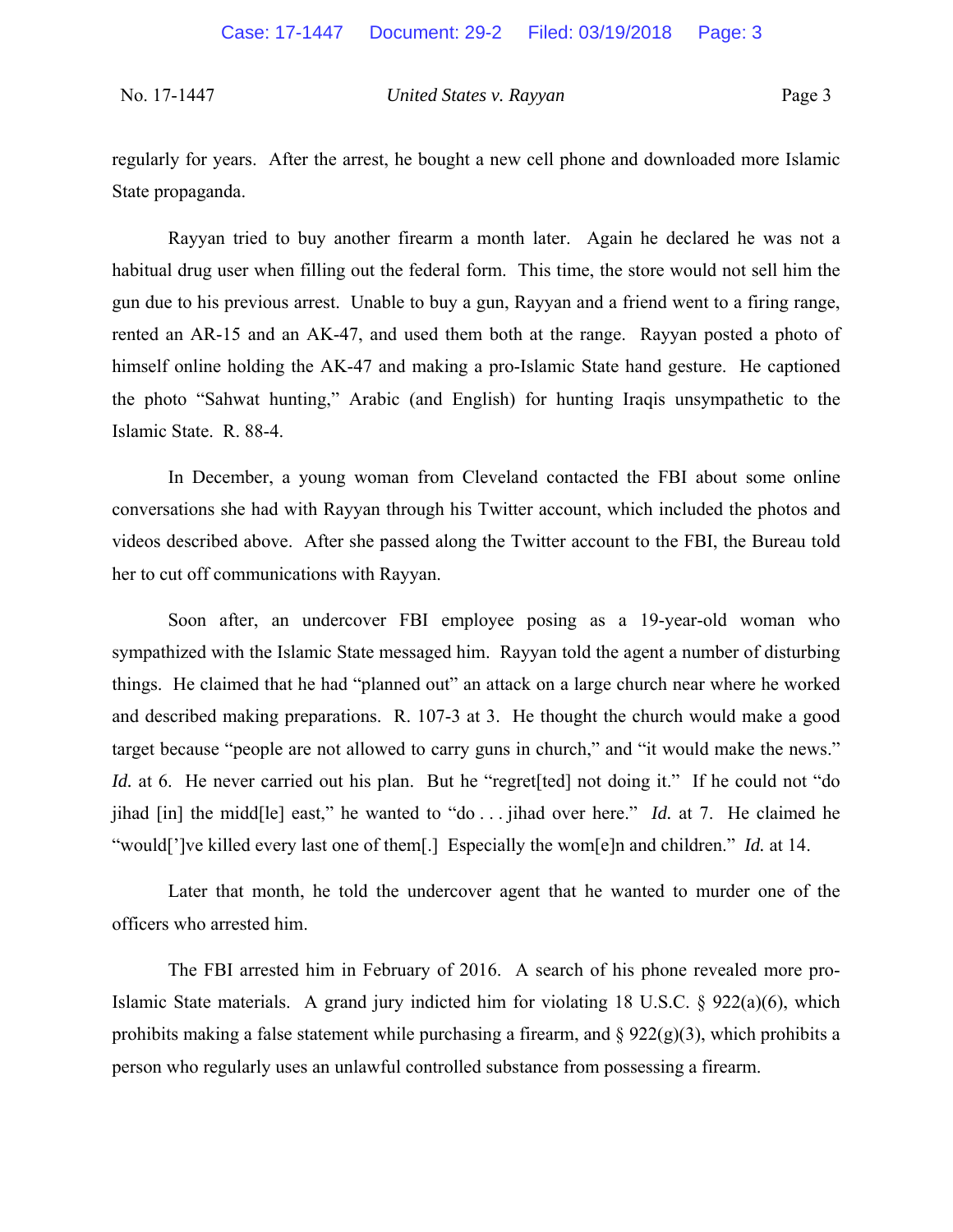Rayyan pleaded guilty. The probation office calculated the guidelines range and recommended a 15 to 21 month sentence. The government urged an upward variance to 96 months. The district court sentenced him to 60 months due to the risk he posed to the public, the need to deter others from engaging in similar conduct, and the severity of his crime. Rayyan appealed, challenging the procedural and substantive reasonableness of his sentence.

### II.

*Procedural Reasonableness*. The first requirement of a legitimate criminal sentence is a process-driven one. The court must properly calculate the guidelines range, treat that range as advisory, consider the sentencing factors in 18 U.S.C. § 3553(a), refrain from considering impermissible factors, select the sentence based on facts that are not clearly erroneous, and adequately explain why it chose the sentence. *See Gall v. United States*, 552 U.S. 38, 51 (2007). We review a district court's efforts to touch each of these bases for abuse of discretion, keeping in mind that factual findings will stand unless clearly erroneous and legal conclusions will stand unless our fresh review leads to a contrary conclusion. *United States v. Bolds*, 511 F.3d 568, 579 (6th Cir. 2007).

No reversible error occurred. The district court calculated the correct guidelines range. The court showed that it did not consider the range mandatory by varying upwards. It discussed the sentencing factors found in 18 U.S.C. § 3553 with both parties at length and walked through each of them in its sentencing opinion. And it did not use erroneous facts: The evidence shows that Rayyan took an interest in a terrorist organization, lied to obtain a firearm, lied again while trying to buy another firearm, rented rifles for target practice while under investigation for firearms-related crimes, and discussed carrying out his own attacks with a woman he met online. The district court reasonably found that the comments Rayyan made were more than just youthful bluster meant to woo a like-minded woman; he did, after all, send similar messages to his brother describing the "perfect time" to carry out a martyrdom operation. R. 88-5 at 2.The top, middle, and bottom line is that Rayyan exhibited characteristics that the district court needed to take seriously: an affinity for terrorism, a history of thinking through how he would conduct his own attacks, and a willingness to flout the law to obtain firearms. Having found all three traits in the same person, the district court had a permissible basis for varying from the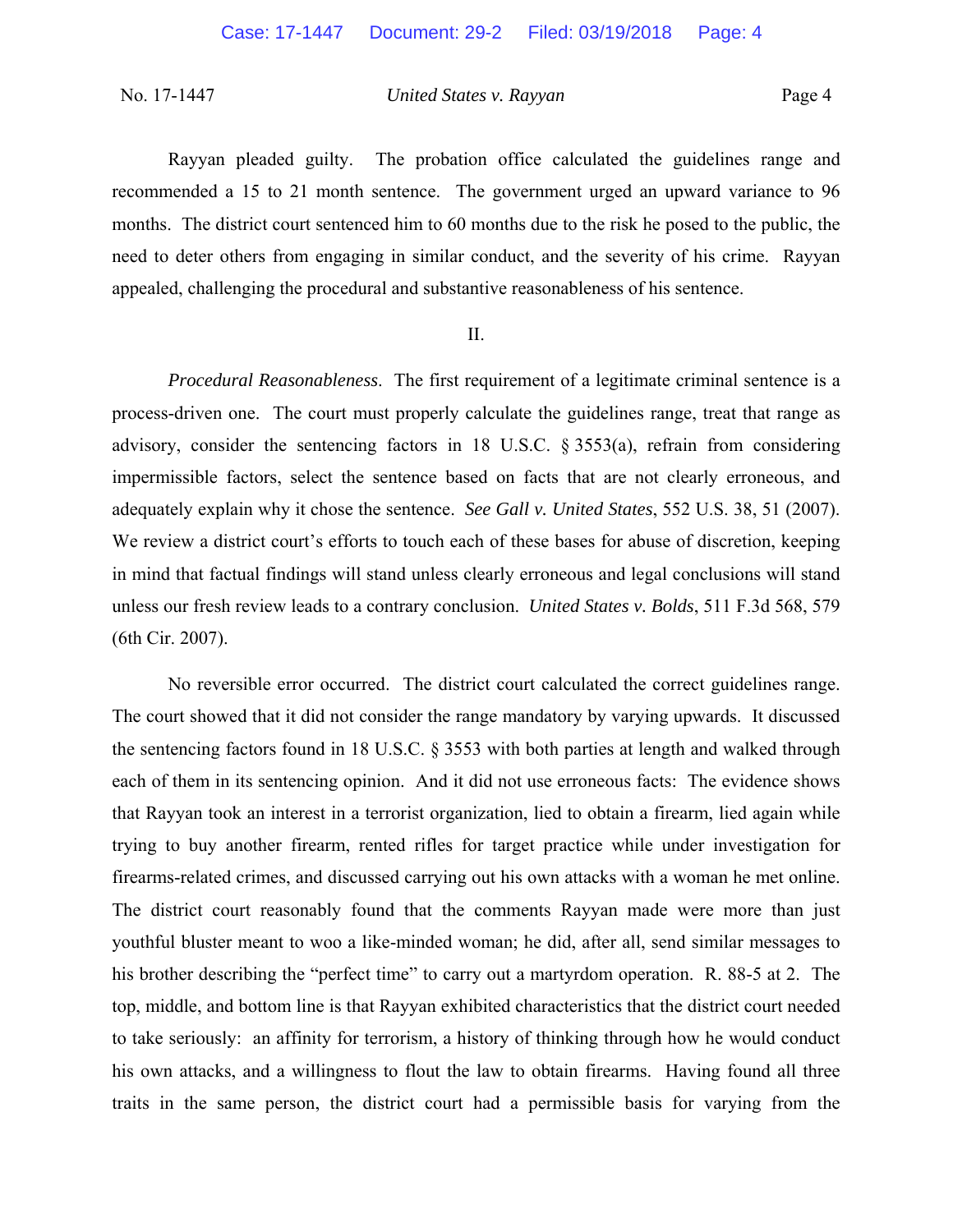recommended guidelines range and gave legitimate explanations for doing so: to protect the public from Rayyan, to deter others from following his path, and to reflect how serious the conduct was. This was a procedurally sound sentence.

Rayyan resists this conclusion on several grounds. He argues that the district court, in calculating his guidelines range, erred by refusing to grant him a one-point reduction under § 3E1.1(b) for cooperation. "[U]pon motion of the government," § 3E1.1(b) permits the district court to grant a one-point reduction if the defendant spares the government from "preparing for trial" by "timely notifying" it of his intention to plead guilty. U.S.S.G. § 3E1.1(b). The government has control over whether to ask for the reduction because it occupies the "best position" from which to observe whether the defendant assisted in a way that preserves trial resources. *Id.* §3E1.1 cmt. 6. The guidelines commentary clarifies that "[t]he government should not withhold such a motion based on interests not identified in § 3E1.1, such as whether the defendant agrees to waive his or her right to appeal." *Id.* § 3E1.1(b) cmt. 6.

The court did not abuse its discretion in permitting the government to withhold a recommendation that Rayyan receive a one-point reduction. We trust that the government prepared for trial during the six months before Rayyan's notification because it told the district court (and us) as much. As proof, the government points to a detailed motion in limine that it filed to foreclose an entrapment defense at trial. The government filed it the same day that Rayyan notified them that he intended to plead guilty. All of this meant that prosecutors expended resources researching and drafting a motion that they would not have drafted had Rayyan notified them of his intent to plead guilty earlier.

Rayyan counters that the government filed frivolous motions in order to show that it had prepared for trial. But the government's motion in limine was not remotely frivolous. In his pleadings, Rayyan presented himself as a wayward youth whose incriminating statements "were prompted by the manipulation" of an undercover agent. R. 51 at 2. That sounds like a defendant who claims he lacked a predisposition to commit the crime and was induced to commit it by the government—the two elements of an entrapment defense. *See United States v. Khalil*, 279 F.3d 358, 364 (6th Cir. 2002).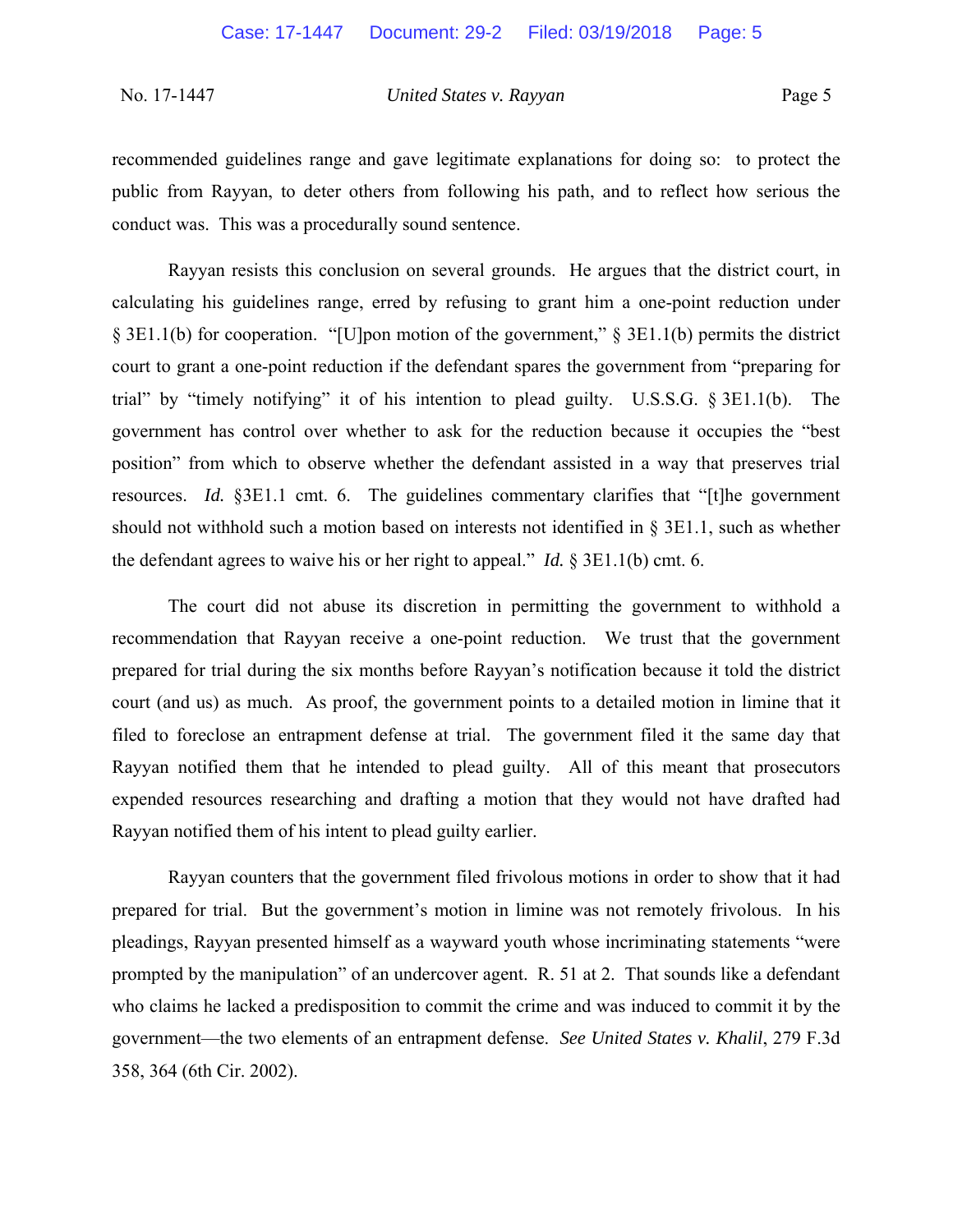Rayyan argues that the district court violated the Fifth and Sixth Amendment when it enhanced his sentence based on uncharged conduct. But the Supreme Court has confirmed that sentencing courts may look to uncharged criminal conduct, indeed even acquitted conduct, to enhance a sentence within the statutorily authorized range. *See, e.g.*, *Witte v. United States*, 515 U.S. 389, 399–400 (1995); *cf. United States v. Watts*, 519 U.S. 148, 156–57 (1997) (acquitted conduct). We have done the same. *See, e.g.*, *United States v. Alsante*, 812 F.3d 544, 550 (6th Cir. 2016); *cf. United States v. White*, 551 F.3d 381, 382 (6th Cir. 2008) (en banc).

Rayyan maintains that the First Amendment protects his online viewing habits and online statements and that the district court had no right to base its upward variance on what he claims are nothing more than thought crimes. But it's an overstatement to say that he was sentenced based only on his thoughts. A defendant may have a right to post more or less what he wants. But the government may hold defendants to account for what they say if that speech and related conduct reveals a criminal element, a motive, or a factor that aggravates a sentence. *See Wisconsin v. Mitchell*, 508 U.S. 476, 486–490 (1993); *Dawson v. Delaware*, 503 U.S. 159, 166 (1992). The content found in Rayyan's messages, phone, and social media profiles all directly related to the § 3553(a) analysis: It shed light on what sort of danger Rayyan presented to the public, how severe his conduct was, and what kind of sentence would be needed to deter other individuals from heading down the same path.

 Rayyan also claims that the district court should have given more weight to a mental health assessment that found that he did not have a psychological disorder that rendered him dangerous. True enough, two psychologists, one hired by Rayyan and one hired by the government, concluded that Rayyan did not suffer from a mental illness that would predispose him towards violence. But as the district court accurately pointed out, mentally healthy people may harbor evil intentions that they want to turn into action. Based on the evidence before it, the district court did not err, clearly or otherwise, when it found that Rayyan presented a serious risk to the community.

Rayyan argues that the district court should not "conflate" the occasions when he committed his firearms offenses with the occasions when he discussed the possibility of carrying out attacks. Why not? Taken together, the two pieces of evidence raised the stakes. To decide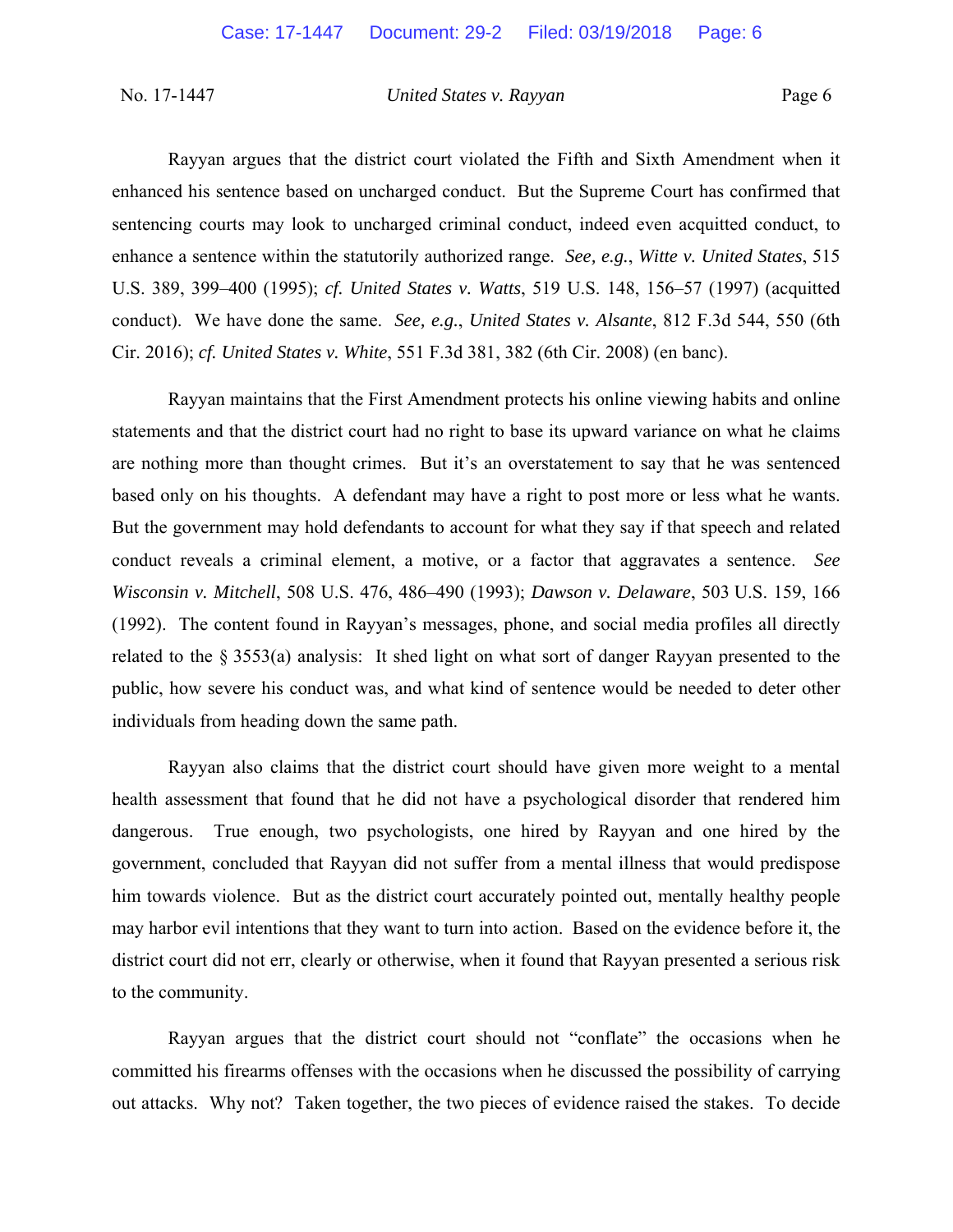whether Rayyan posed a greater threat to the public than his firearms offenses might suggest in isolation, the district court considered the offenses in context. That meant considering the evidence uncovered in the FBI's investigation. The investigation uncovered a pattern of conduct that began before the FBI grew suspicious of his online activity in May 2015 and ended with his arrest in February 2016. The district court could not have understood the full import of Rayyan's firearms felonies without looking at the entire pattern. The court committed no error when it refused to segment this sad but stark saga into artificial chapters.

Rayyan points to another defendant sentenced by another judge (Judge Tarnow) for similar conduct to argue that the court abused its discretion by imposing a higher sentence on Rayyan. But  $\S 3553(a)(6)$  concerns national disparities within a class of similar defendants, not disparities between one defendant and another. *United States v. Simmons*, 501 F.3d 620, 623–24 (6th Cir. 2007). The district court was free to focus on the risks and circumstances of the defendant in front of him, not the one sentenced by another judge.

*Substantive Reasonableness*. A claim that a sentence is substantively unreasonable is a claim that a sentence is too long (if a defendant appeals) or too short (if the government appeals). The point is not that the district court failed to consider a factor or considered an inappropriate factor; that's the job of procedural unreasonableness. It's a complaint that the court placed too much weight on some of the § 3553(a) factors and too little on others in sentencing the individual. Needful to say, this is a matter of reasoned discretion, not math, and our highly deferential review of a district court's sentencing decisions reflects as much. *Gall*, 552 U.S. at 51.

Nothing of the sort—no abuse of discretion, that is—occurred. Yes, this five-year sentence amounted to a significant upward variance from a modest guidelines range. But Judge Steeh appreciated that reality and devoted three days of hearings, considerable briefing, and a 33-page opinion to the issue. The point of the *Booker* line of cases is that district courts should not—in truth, may not—lash themselves to the guidelines range; they must independently apply the § 3553(a) factors to each defendant to determine an appropriate sentence. It sometimes will happen that this independent inquiry will lead to a sentence below the guidelines, sometimes above them, and sometimes within them. But it remains a constitutionally mandated